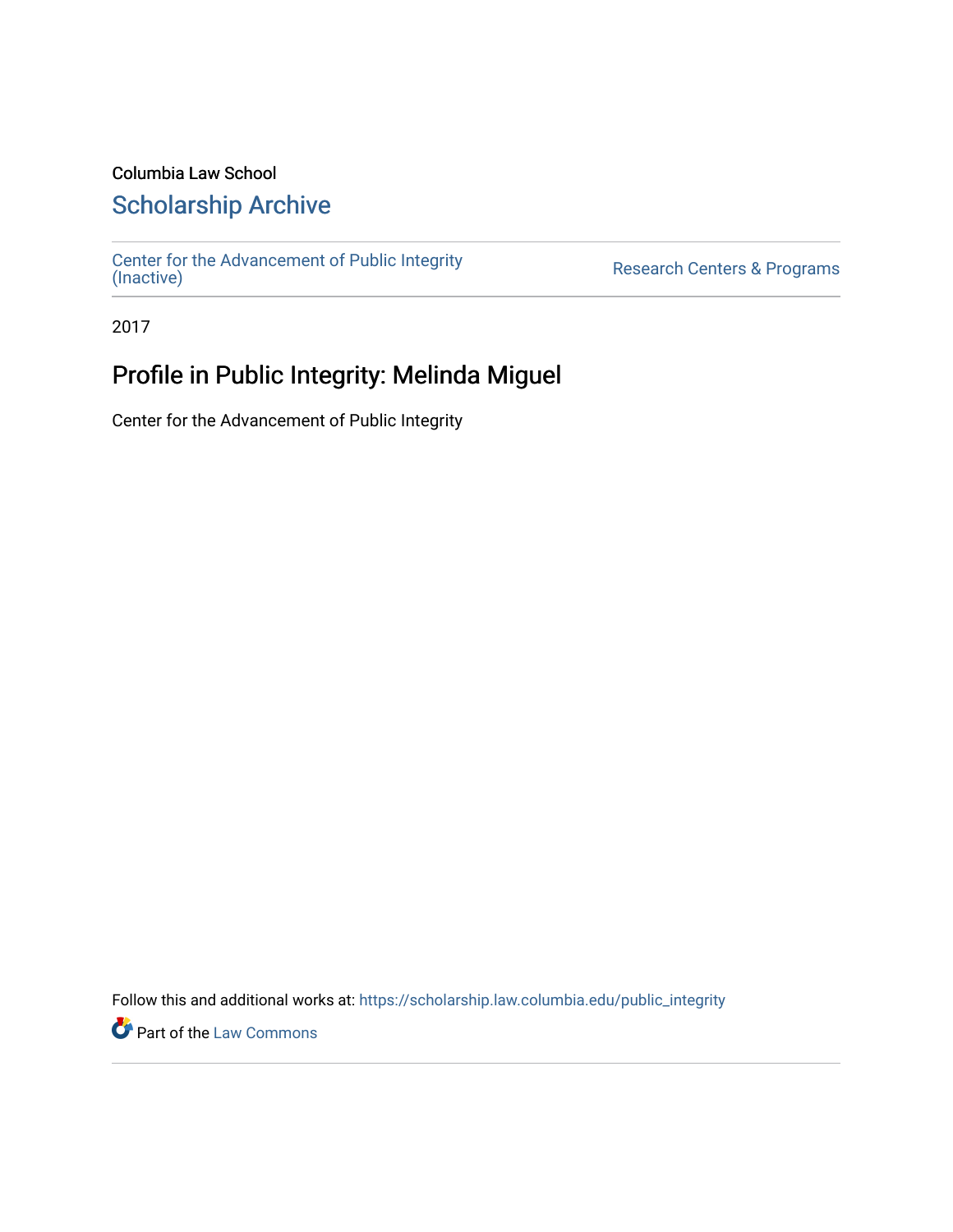## **Profile in Public Integrity:**

# **Melinda M. Miguel Former Chief Inspector General, Florida**

*Melinda Miguel served as Florida's Chief Inspector General from 2007-10 and 2011-17, and has also served as an Inspector General for the Florida Department of Elder Affairs, the Florida Department of Education, the Florida Office of the Attorney General, and the Florida State Board of Administration. She is currently the CEO and President of Melinda Miguel Solutions, a management consulting company.* 

#### **How did you initially become involved in oversight work?**



In the early 90's, Lawton Chiles became governor of Florida. He was a primary sponsor of the Inspector General concept in the Federal Government and wanted to develop a similar oversight mechanism to benefit state government in Florida. I was working at the Florida Lottery and was asked to join the office of inspector general very soon after the office was created. What I learned was that the strength of the IG concept flowed from the synergy of internal audit and internal investigations working together.

#### **You have extensive experience serving as Chief Inspector General for Florida Governors Charlie Crist and Rick Scott. What were your responsibilities as Chief Inspector General?**

The Chief Inspector General is responsible for promoting accountability, integrity, and efficiency in the agencies under the jurisdiction of the Governor. More specifically, the Chief IG should:

- Initiate, supervise, and coordinate investigations, recommend policies, and carry out other activities designed to deter, detect, prevent, and eradicate fraud, waste, abuse, mismanagement, and misconduct in government.
- Investigate, upon receipt of a complaint or for cause, any administrative action of any agency, the administration of which is under the direct supervision of the Governor, regardless of the finality of the administrative action.
- Coordinate complaint-handling activities with agencies.
- Coordinate the activities of the Whistle-blower's Act and manage the whistle-blower's hotline to receive complaints and information concerning the possible violation of law or administrative rules, mismanagement, fraud, waste, abuse of authority, malfeasance, or a substantial or specific danger to the health, welfare, or safety of the public.

The Chief Inspector General also appoints and evaluates the Inspectors General in the agencies under the Governor and monitors their independent work.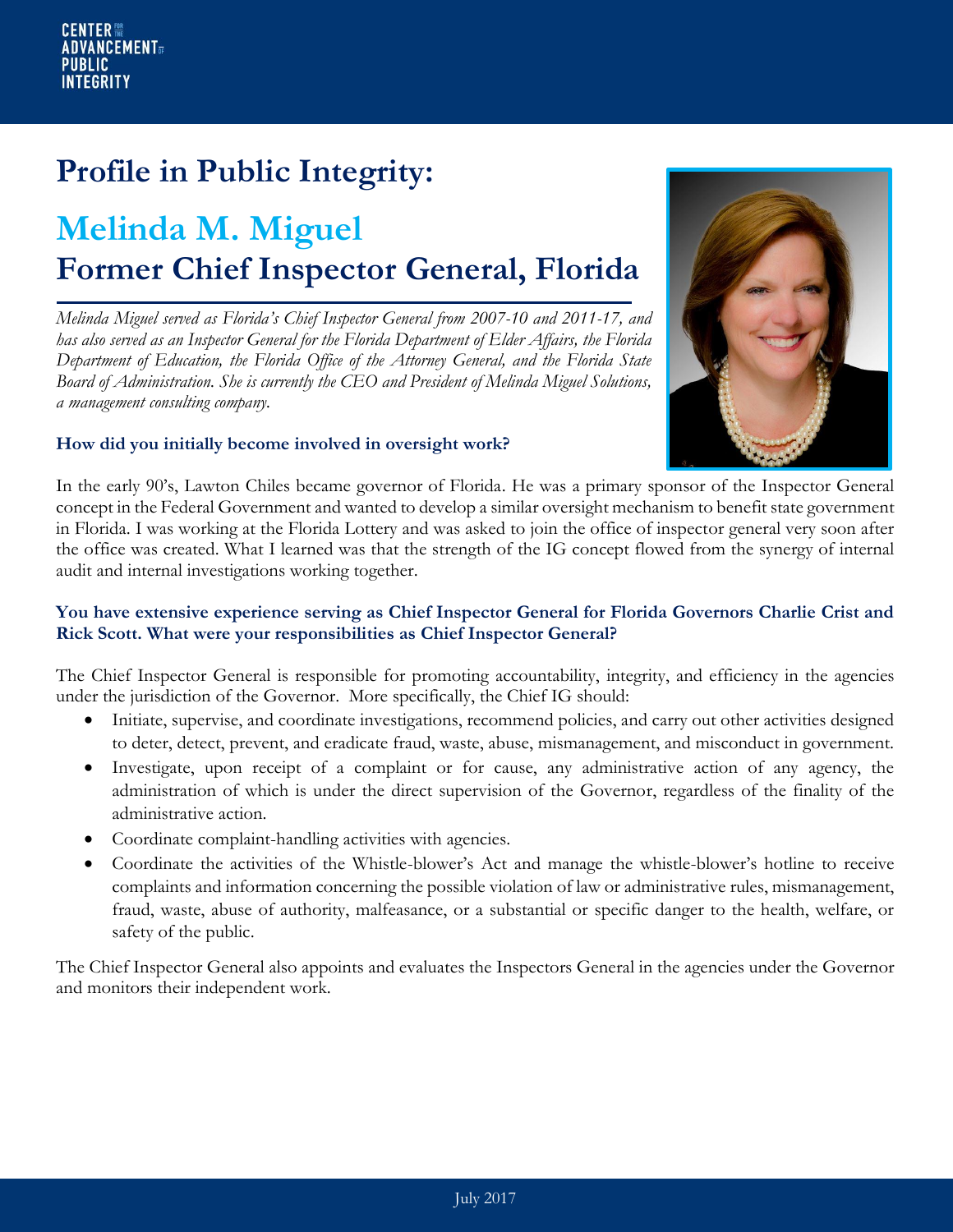#### **How did you use your Chief Inspector General role to enhance the independence of Florida's OIGs while conducting internal investigations and audits?**

After several corruption scandals in our state, Governor Crist petitioned for a grand jury to consider the following on a statewide basis:

- 1. Examine criminal activity of public officials who have abused their powers via their public office;
- 2. Consider whether Florida's prosecutors have sufficient resources to effectively combat corruption;
- 3. Address the effectiveness of Florida's current statutes in fighting public corruption;
- 4. Identify any deficiencies in current laws, punishments or enforcement efforts and make detailed recommendations to improve our anti-corruption initiatives;
- 5. Investigate crimes, return indictments, and make presentments; and
- 6. Examine public policy issues regarding public corruption and develop specific recommendations regarding [improving current laws.](http://myfloridalegal.com/webfiles.nsf/WF/JFAO-8CLT9A/$file/19thSWGJInterimReport.pdf)

The [resulting](http://www.floridaoig.com/library/hb1385/19th_Statewide_Grand_Jury_Report_Evaluation_PowerPoint.pdf) report contained numerous recommendations regarding Inspectors General. I began a focused endeavor to address these recommendations.

For example, as Chief Inspector General, I worked with numerous components of the Governor's Office to enhance the Florida Inspector General Act to provide greater independence for state agency Inspectors General. Specifically, we changed the Act to allow for Chief Inspector General appointments for some, but not all, executive branch agency inspectors general. We have added certain qualifications and certifications for some agency level Inspectors General. We have also tried to make agency IG budgets more independent (this effort was not successful). We successfully amended the Act to require employee cooperation with an agency IG and added subpoena power in some circumstances. We also moved the needle on getting an independent legal counsel for the Chief Inspector General. These were positive accomplishments, but more work needs to be done. In addition to legislative reforms, I worked

with state agency Inspectors General to educate Agency Heads and others about the importance of the Florida Whistleblower Act and the need for independence of agency Inspectors General. However, my primary strategy for advancing independence in audit and investigations was to try to ensure that OIG staff dealt only in supportable facts and met the strict standards of **successful inspector general**  the audit and investigations disciplines. These standards include appropriate planning, adequate supervision and testing for accuracy and reliability of evidence and conclusions. We must never take lightly the burden placed upon us to get it right.

**Independence is a fundamental tenet of a function.**

#### **You obviously have extensive oversight experience, most of it working in Florida government, which has more Inspectors General than any other state. What do you think are the keys to an effective IG program?**

1) **Independence** is a fundamental tenet of a successful inspector general function. An office must be established, funded, and given its mandate, mission and powers in the right way and with the right tools to ensure ample protection from pressure, threat of removal, or limits to resources. Model legislation can be found on the website of the Association of Inspectors General at [www.inspectorsgeneral.org.](http://www.inspectorsgeneral.org/)